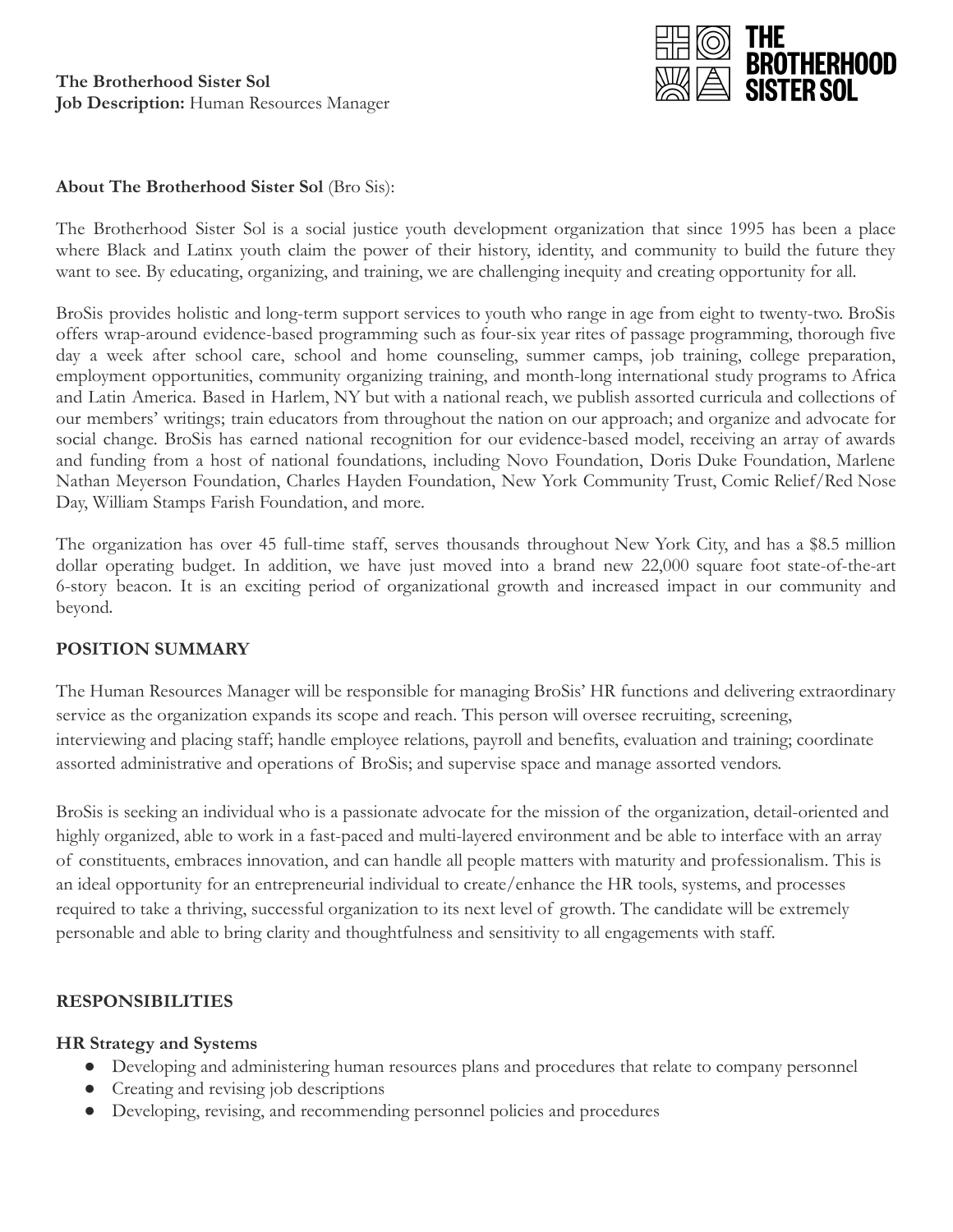- Maintaining and revising the company's handbook on policies and procedures
- Maintaining department records and reports
- Participating in administrative staff meetings
- Maintaining company directory and other organizational charts
- Recommending new policies, approaches, and procedures
- Interface with vendors as applicable
- Extremely versed in and sensitive to issues of race, gender, sexual orientation and identity, and class

## **Talent Management**

- Overseeing recruitment efforts for all personnel, including writing and placing job ads
- Conducting new employee orientations and employee relations counseling
- Overseeing exit interviews
- Developing, analyzing and updating the company's evaluation program
- Engage in a proactive, hands on and consistent manner with staff ensuring close contact and opportunities for mediation and the support of staff
- Work with a leadership team to plan annual staff development sessions, weekly staff meetings, and assorted staff engagement activities

## **Compensation and Benefits**

- Conducting annual salary surveys
- Implementing and revising a company's compensation program
- Performing benefits administration and insurances

## **Volunteer and Intern Management**

- Create new partnerships with grad schools for year long interns
- Manage and coordinate volunteer opportunities

# **EXPERIENCE & PERSONAL REQUIREMENTS & SKILL SETS**

- Bachelor's Degree or equivalent experience required
- A minimum of 7 years of professional experience with previous experience in recruiting or HR
- Exceptional project management and execution skills with evidence of achieving strong results while juggling multiple projects
- A track record of developing and implementing new or improved systems and processes
- Meticulous attention to detail with an ability to produce high-quality work in a fast-paced, ever-changing environment
- Track record of providing outstanding customer service
- Strong interpersonal skills, with the ability to develop productive working relationships with a wide array of
- stakeholders
- Ability to handle confidential information with the utmost discretion and maturity
- Technical Skills
- Expertise in MS Office and Google Suite applications and familiarity with HR-related technologies (e.g., job posting, HRIS) PayChex Flex is a plus